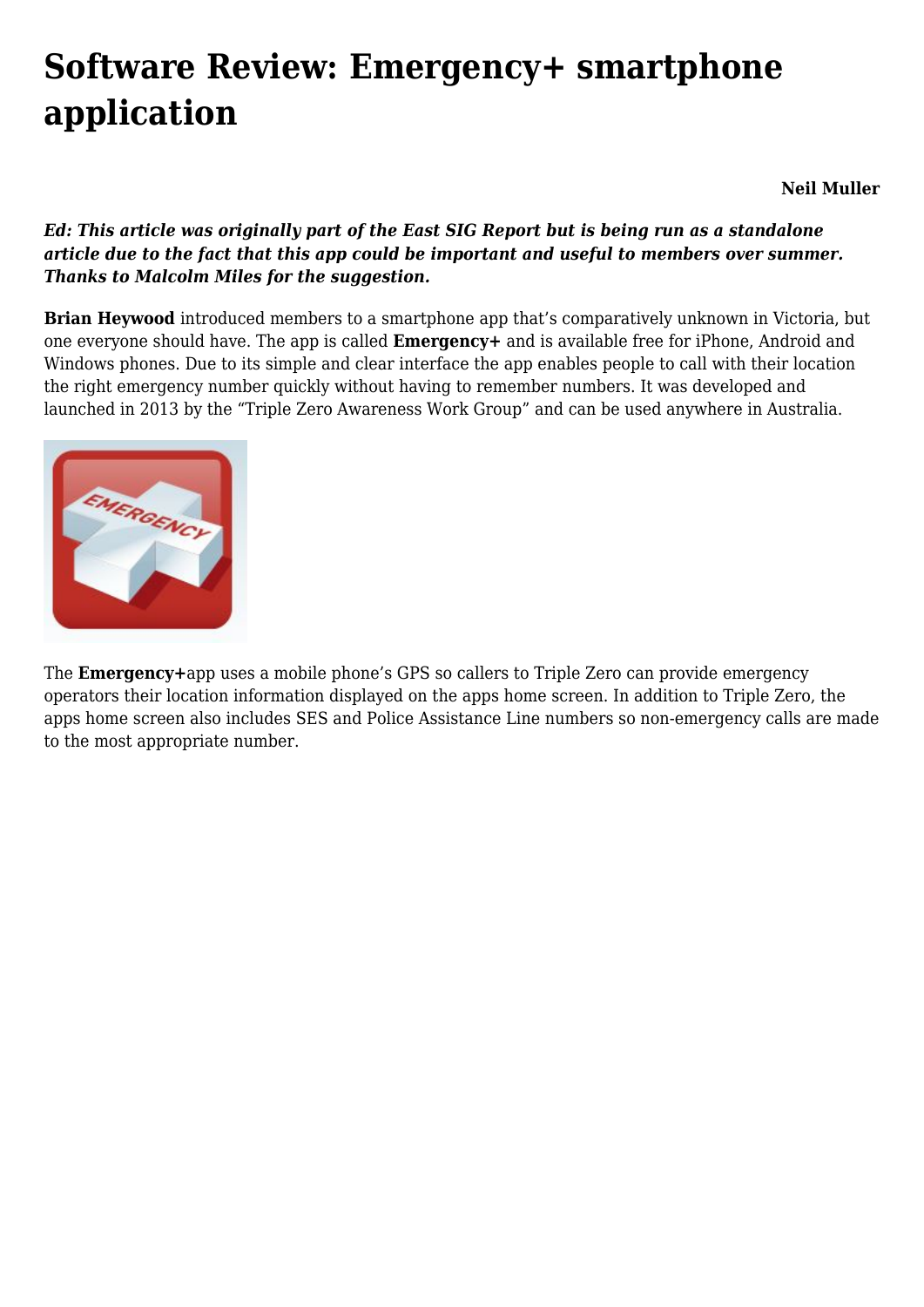



After selecting the **Emergency+** icon on your phone, the Home screen is displayed. From here you can select the emergency service you want, Triple Zero, SES or the Police Assistance Line number for nonemergency calls. When installing the app, you need to give permission for the app to access your location. This is needed so the app can use the GPS functionality on the phone to determine its location. The app displays the location using the phones GPS or A-GPS which you relay to the emergency operator when requested.

Pressing one of the 3 emergency buttons on the Home screen does not automatically connect you to that service. As a failsafe measure you have to confirm to make the call.

Many people would be used to calling the emergency number Triple "O" which is a throwback to the days of rotary telephone dials. With the advent of alphanumeric keypads and to avoid confusion the correct name we should now be using is Triple Zero.

After explaining the basics of the **Emergency+** app, Brian gave a short history of the emergency number we use in Australia. In 1961 the PMG (Post Master General) Department established the emergency phone number Triple Zero. The number zero (0) was chosen firstly because it was the last number on a rotary telephone dial and could easily be found in the dark. Secondly, in outback Queensland you would dial 0 to access an outside phone line, then dial 0 again to access an operator and if that failed dial 0 again to access the operator further along the line.

In the 1980's Triple Zero (000) became a national number for critical emergencies. In 2013 the "Triple Zero Awareness Work Group" based in NSW released the **Emergency+** app.

To demonstrate the app in use, Brian showed a short video used to train emergency operators and users of the **Emergency+** app. The video is available online at <http://www.ambulance.nsw.gov.au/Community-Info/Emergency-App.html>or on YouTube at